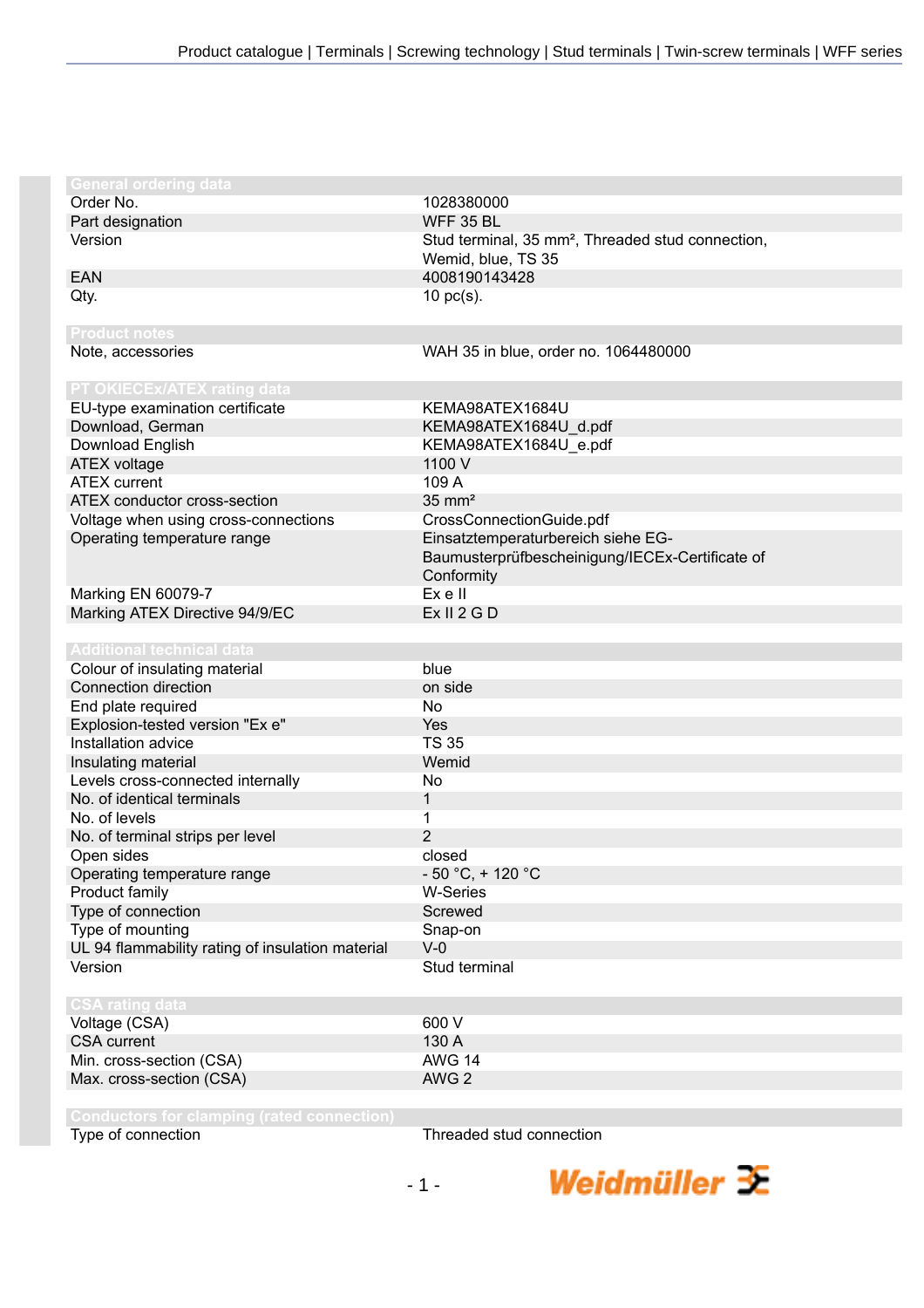| <b>Conductors for clamping (rated connection)</b> |                            |
|---------------------------------------------------|----------------------------|
| Connection direction                              | on side                    |
| Flexible, min.                                    | $2.5$ mm <sup>2</sup>      |
| Flexible, max.                                    | $50 \text{ mm}^2$          |
|                                                   |                            |
| <b>Dimensions</b>                                 |                            |
| Width                                             | 27 mm                      |
| Height of lowest version                          | 54.5 mm                    |
| Length                                            | 107 mm                     |
| Weight                                            | 94.9 <sub>g</sub>          |
| TS 35 offset                                      | 53.5 mm                    |
|                                                   |                            |
| <b>Rating data</b>                                |                            |
| Rated cross-section                               | $35 \text{ mm}^2$          |
| Rated voltage                                     | 1,000 V                    |
| Rated impulse voltage                             | 8 kV                       |
| Rated current                                     | 125 A                      |
| Current with max. conductor                       | 150 A                      |
| Pollution severity                                | 3                          |
|                                                   |                            |
| <b>Strap connection</b>                           |                            |
| Gauge to EN 50043                                 | C <sub>4</sub>             |
| Strap 1, max.                                     | 6 x 13 x 0.5               |
| Strap 1, min.                                     | $3 \times 13 \times 0.5$   |
| Strap 2, min.                                     | $2 \times 15,5 \times 0,8$ |
|                                                   |                            |
| <b>Stud connection</b>                            |                            |
| 2 cable lugs to DIN 46234                         | $2.535$ mm <sup>2</sup>    |
| 2 cable lugs to DIN 46234                         | $625$ mm <sup>2</sup>      |
| Cable lug to DIN 46234                            | $2.550$ mm <sup>2</sup>    |
| Cable lug to DIN 46234                            | $625$ mm <sup>2</sup>      |
| Clamping range, max.                              | $50 \text{ mm}^2$          |
| Clamping range, min.                              | $2.5$ mm <sup>2</sup>      |
| Stud size for spade connection                    | M 6                        |
| Tightening torque range                           | 3.06.0 Nm                  |
|                                                   |                            |
| <b>UL rating data</b>                             |                            |
| Voltage (UL)                                      | 1,000 V                    |
| Current (UL)                                      | 115 A                      |
| Min. cross-section (UL)                           | <b>AWG 14</b>              |
| Max. cross-section (UL)                           | AWG 2                      |
|                                                   |                            |

Approvals institutes